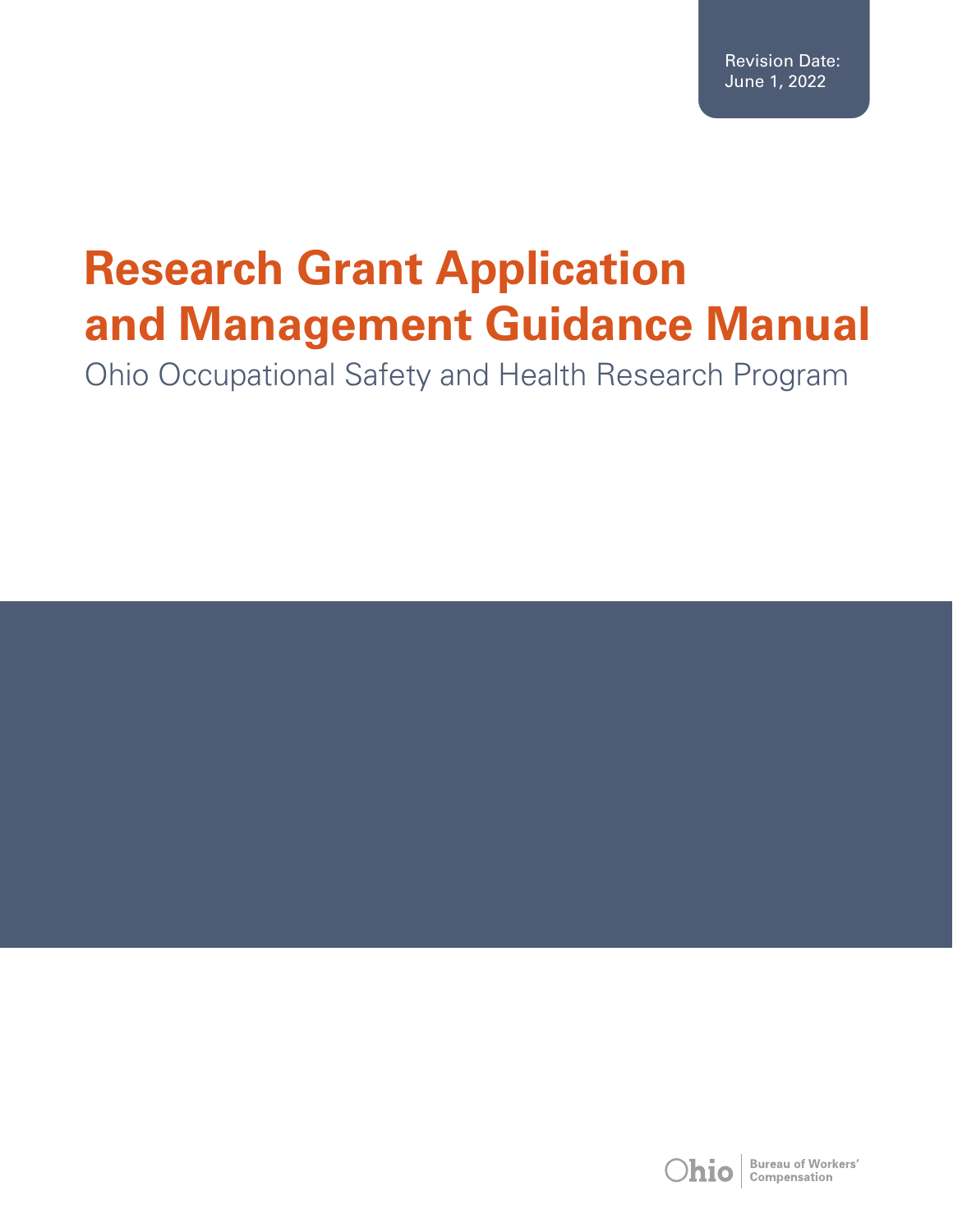## **Contents**



 $\overline{2}$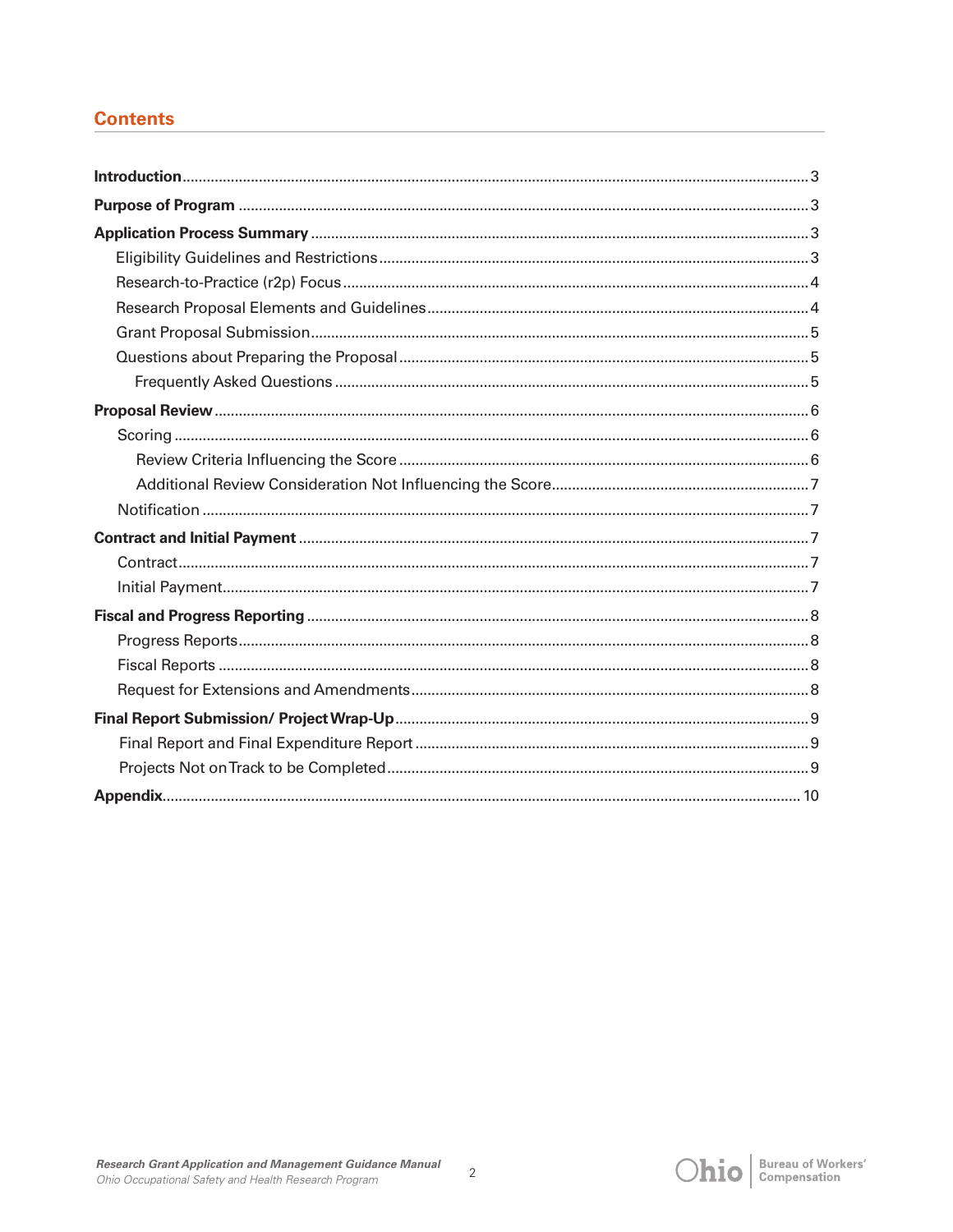## **Introduction**

This manual provides applicants and awardees with summary information about the Ohio Occupational Safety and Health Research Program and additional guidance about the grant application process, the process to initiate the research grant contract, and the administration of the grant. This manual supplements the Ohio [Occupational Safety and Health Research Program application and guidelines,](https://www.bwc.ohio.gov/downloads/blankpdf/OccSafeHlthResearch.pdf) hereafter referred to as the "Application Guidelines."

## **Purpose of Program**

The Ohio Occupational Safety and Health Research Program is administered by the Ohio Bureau of Workers' Compensation (BWC). It is a competitive research program with an emphasis on maximizing the impact of research efforts in the areas of occupational safety and health on the overall safety, health, productivity, and competitiveness of Ohio's workforce. BWC has modeled the program, with minor modifications, after the National Institute for Occupational Safety and Health's (NIOSH) National Occupational Research Agenda (NORA). The program provides funding for research projects up to \$300,000 per project. The duration of each research project is limited to 24 months. The program is an open competition for researchers in Ohio's not-forprofit higher education institutions and research organizations.

# **Application Process Summary**

For full instructions on how to apply and information about the required elements for research proposal submissions, applicants should refer to the [Application Guidelines](https://www.bwc.ohio.gov/downloads/blankpdf/OccSafeHlthResearch.pdf). These guidelines can be found at the [Research](https://info.bwc.ohio.gov/wps/portal/bwc/site/safety/research-and-statistics/safety-and-health-research-program/)  [Program page](https://info.bwc.ohio.gov/wps/portal/bwc/site/safety/research-and-statistics/safety-and-health-research-program/) on BWC's website.

To be added to the mailing list for notifications when future cycles of the program are announced, please contact BWC at [BWCResearchProgram@bwc.state.oh.us](mailto:BWCResearchProgram@bwc.state.oh.us).

The application process is summarized here.

## Eligibility Guidelines and Restrictions

This program is limited to not-for-profit higher education institutions and research organizations located in Ohio.

There are several causes for which proposals can be rejected without detailed review. These causes include, but are not limited to:

- 1. Sponsoring college /university /research institution or organization is not in Ohio.
- 2. Proposal is not received by the submission deadline.
- 3. Proposed research project is too broad or disjointed.
- 4. Proposal fails to meet the format requirements described in the [Application Guidelines.](https://www.bwc.ohio.gov/downloads/blankpdf/OccSafeHlthResearch.pdf)
- 5. Proposal substantially duplicates a research project previously completed or currently under way by another research team or organization.
- 6. Proposal substantially duplicates a proposal from a previous funding cycle that was not awarded a Research Grant.
- 7. Proposed research project or associated budget is not feasible or reasonable.
- 8. Proposal is in a focus area that is excluded from funding during the current program funding cycle.

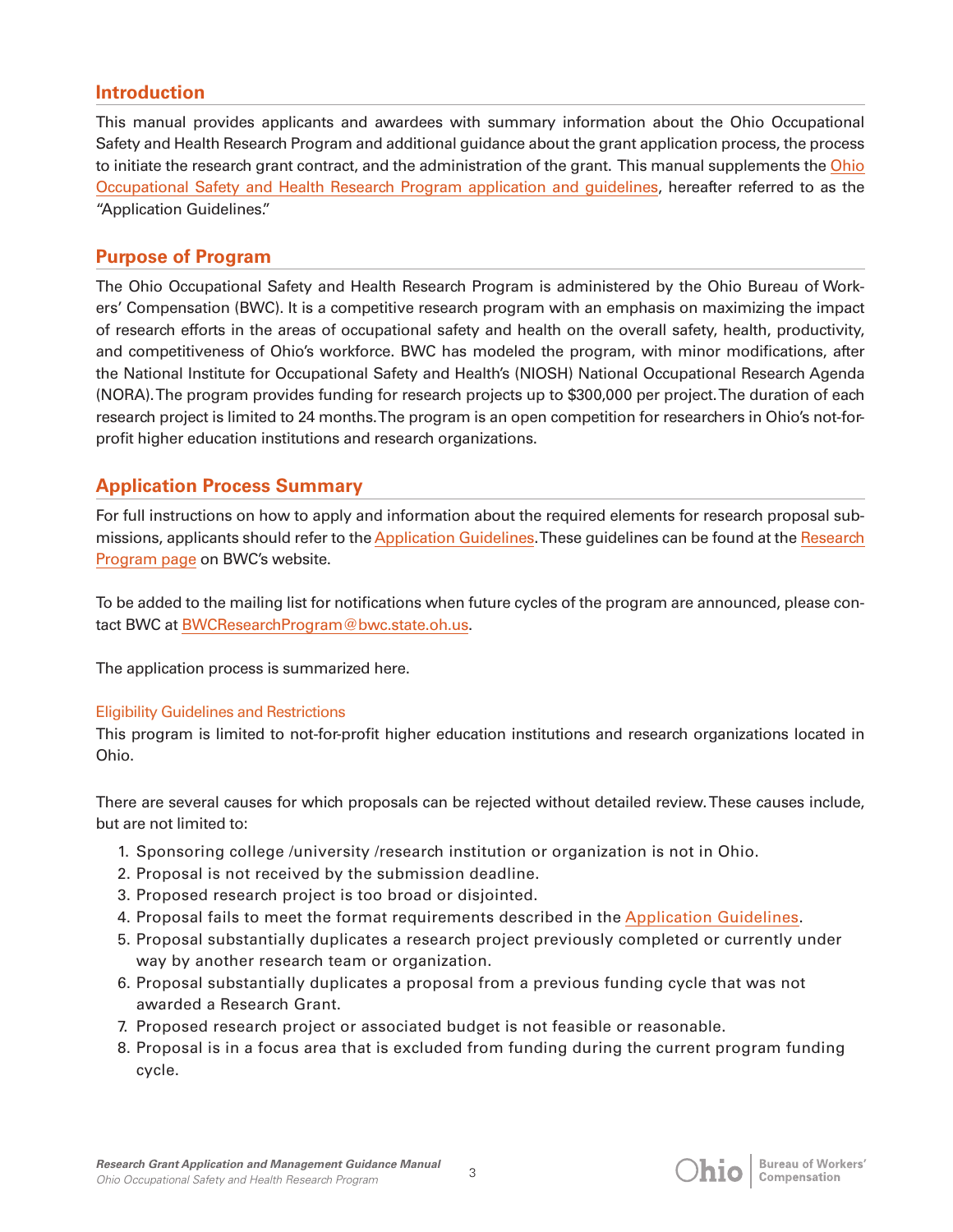#### Research-to-Practice (r2p) Focus

Successful research proposals to be funded by the program must demonstrate: 1) a high probability for shortor long-term impact for the proposed research project (basic or applied); 2) a commitment to achieving optimal dissemination of research products, including knowledge, interventions, recommendations, and technologies; and 3) a commitment to engaging internal and external partners throughout the process. BWC encourages researchers to consider the following r2p elements, established by NIOSH, as they develop their research proposals:

- 1. List external partners involved in the research project and their expected contributions, including roles and responsibilities.
- 2. Identify the primary target audience(s) intended to use the new research findings (i.e., knowledge, intervention, recommendations, technology) generated by the project.
- 3. Identify relevant outputs/products that will be used to effectively communicate research findings to the target audience(s).
- 4. Describe the methods/channels of communication that will be used to disseminate the research findings and associated outputs to the target audience(s).
- 5. Identify intermediate outcomes that could potentially occur as a result of the research findings and related outputs.
- 6. Outline methods that may be used to capture the potential impact that the research findings have on improving worker safety and health.

## Research Proposal Elements and Guidelines

Proposals must meet general guidelines for formatting that are explained in the [Application Guidelines](https://www.bwc.ohio.gov/downloads/blankpdf/OccSafeHlthResearch.pdf) and must include the required seven major sections:

- 1. Project Summary/Abstract
- 2. Performance Site(s), Resources, and Equipment
- 3. Key Personnel
- 4. Biographical Sketch(es)
- 5. Study Plan
	- a. Specific Aims
	- b. Study Strategy
	- c. Human Subjects
	- d. Bibliography and References Cited
- 6. Budget, Personnel Plan, and Project Timeline
- 7. Deliverables

Each section must be limited to the number of pages allowed for that section. Website addresses may not be used to provide information necessary to the review. However, URLs are acceptable in citation listings, the biosketch, and the references.

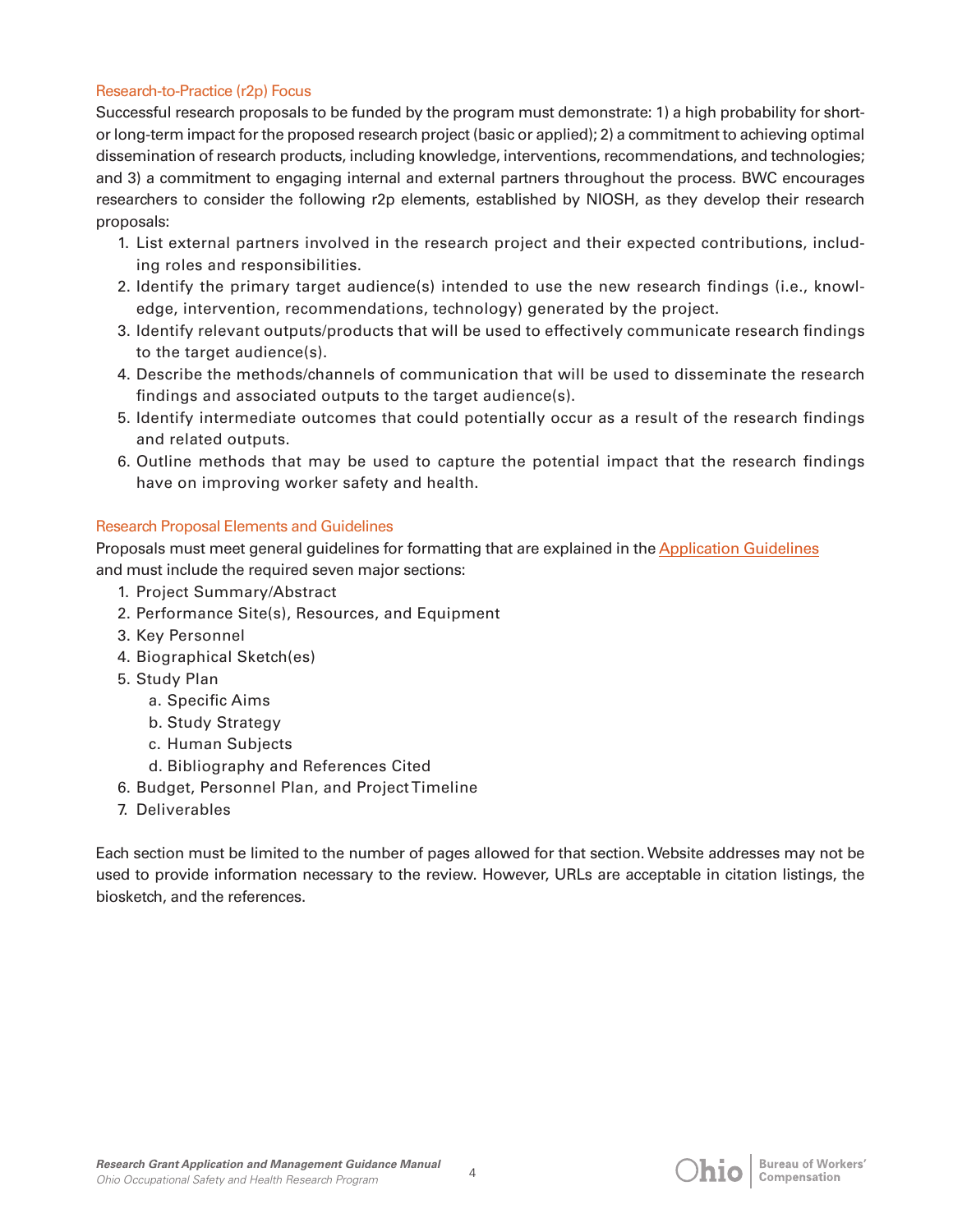#### Grant Proposal Submission

Proposals must be submitted by the deadline to the BWC Research Program email box: [BWCResearchProgram@bwc.state.oh.us.](mailto:BWCResearchProgram@bwc.state.oh.us) BWC will send a confirmation email to each applicant upon receipt of the application/proposal.

#### Questions about Preparing the Proposal

Prospective applicants are encouraged to address questions to BWC using the email and phone contact information provided in the [Application Guidelines.](https://www.bwc.ohio.gov/downloads/blankpdf/OccSafeHlthResearch.pdf)

#### Frequently Asked Questions

- 1. What are some examples of the types of organizations that are eligible and not eligible to apply? A. Some examples of eligible organizations include not-for-profit state-funded Ohio colleges, not-for-profit private Ohio colleges, and not-for-profit research organizations in Ohio. Some examples of organizations that are not eligible to apply include federal government agencies, military institutions, and hospitals not affiliated with universities.
- 2. Can I partner with an institution located outside of Ohio?
	- A. The sponsoring institution must be located in Ohio. Collaboration with individuals and institutions located outside of Ohio is allowed. However, keep in mind that BWC as an organization is focused on Ohio's workers and employers, so we encourage you to focus your topics on improving occupational safety and health for Ohioans.
- 3. What types of research topics would be of interest to BWC?
	- A. [The Application Guidelines](https://www.bwc.ohio.gov/downloads/blankpdf/OccSafeHlthResearch.pdf) include a list of priority research focus areas that are updated each time another cycle of the program is announced. However, applicants are not limited to these focus areas and may submit other types of proposals as well that address occupational safety and health, reducing accidents and injuries, and disability prevention among injured workers. BWC will not consider topics that do not meet the criteria in the Eligibility Guidelines and Restrictions.
- 4. I applied last time and my proposal wasn't funded. Can I revise my proposal and apply again next time?

A. We will consider proposals on the same topic, but the aims and methods would have to be changed substantially.

- 5. I'm not sure if my topic is appropriate for the requirements. What should I do? A. If you aren't sure if your topic fits the requirements, feel free to reach out to us at [BWCResearchProgram@bwc.state.oh.us](mailto:BWCResearchProgram@bwc.state.oh.ushttp://) and we can discuss your topic.
- 6. Do I have to include letters of support from partners?
	- A. If you are partnering with other institutions or businesses to conduct your research, letters of support are strongly encouraged, though not required for submission. You can place them in an appendix to the proposal.
- 7. Can I submit an alternative timeline besides the Gantt chart requested in section VI of the [Application Guidelines](https://www.bwc.ohio.gov/downloads/blankpdf/OccSafeHlthResearch.pdf)?
	- A. Yes, an alternative timeline will be acceptable if it clearly shows the schedule for each phase of the research project.

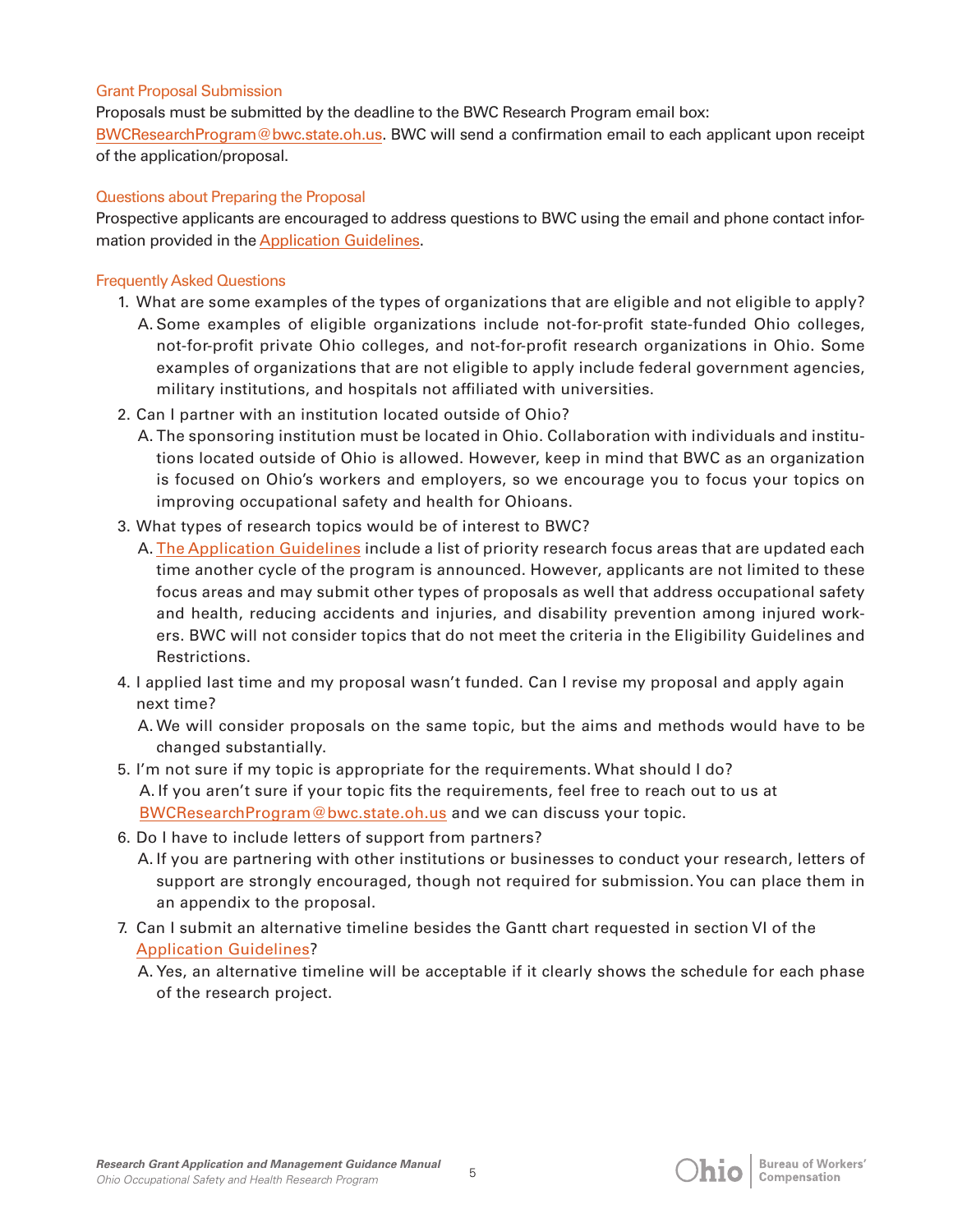# **Proposal Review**

This section provides an overview of BWC's Division of Safety and Hygiene (DSH) processes used when receiving and reviewing research grant applications/proposals and awarding the grants.

#### **Scoring**

Once the proposal submission deadline has passed, the proposals that were received prior to the deadline will be evaluated to determine whether they meet the eligibility criteria specified in the [Application Guidelines](https://www.bwc.ohio.gov/downloads/blankpdf/OccSafeHlthResearch.pdf).

Those that meet the eligibility criteria will be scored by a group of reviewers. The scoring team will consist of safety/ergonomics/industrial hygiene experts and Research Department staff members from DSH as well as researchers from NIOSH. Reviewers perform independent evaluations of each proposal using the review criteria and scoring system described below. In addition to assigning the scores, the reviewers will be asked to provide comments regarding strengths and weaknesses of the proposal, both overall and directly related to each scoring criterion. Each proposal will be scored by three or more reviewers.

#### Review Criteria Influencing the Score

Reviewers are instructed to score the proposal based on the following criteria, weighing the criteria as they deem appropriate for each proposal.

- Significance
- Project Officers and Key Personnel
- Innovation
- Approach
- Impact on Workers
- Performance Site(s), Resources, and Facilities

The reviewers will use the scoring definitions in the table below (adapted from the National Institutes of Health).

| <b>Overall Merit</b>                                                                          | <b>Score</b>   | <b>Descriptor</b> | <b>Additional Guidance on Strengths/Weaknesses</b>  |  |
|-----------------------------------------------------------------------------------------------|----------------|-------------------|-----------------------------------------------------|--|
| High                                                                                          |                | Exceptional       | Exceptionally strong with essentially no weaknesse  |  |
|                                                                                               | $\mathfrak{p}$ | Outstanding       | Extremely strong with negligible weaknesses         |  |
|                                                                                               | 3              | Excellent         | Very strong with only some minor weaknesses         |  |
| Medium                                                                                        | 4              | Very good         | Strong but with numerous minor weaknesses           |  |
|                                                                                               | 5              | Good              | Strong but with at least one moderate weakness      |  |
|                                                                                               | 6              | Satisfactory      | Some strengths but also moderate weaknesses         |  |
| Low                                                                                           | 7              | Fair              | Some strengths but with at least one major weakness |  |
|                                                                                               | 8              | Marginal          | A few strengths and a few major weaknesses          |  |
|                                                                                               | 9              | Poor              | Very few strengths and numerous major weaknesses    |  |
| Minor weakness: An easily addressable weakness that does not substantially lessen the overall |                |                   |                                                     |  |
| merit of the work                                                                             |                |                   |                                                     |  |
| Moderate weakness: A weakness that lessens the overall merit of the work                      |                |                   |                                                     |  |

Major weakness: A weakness that severely limits the overall merit of the work

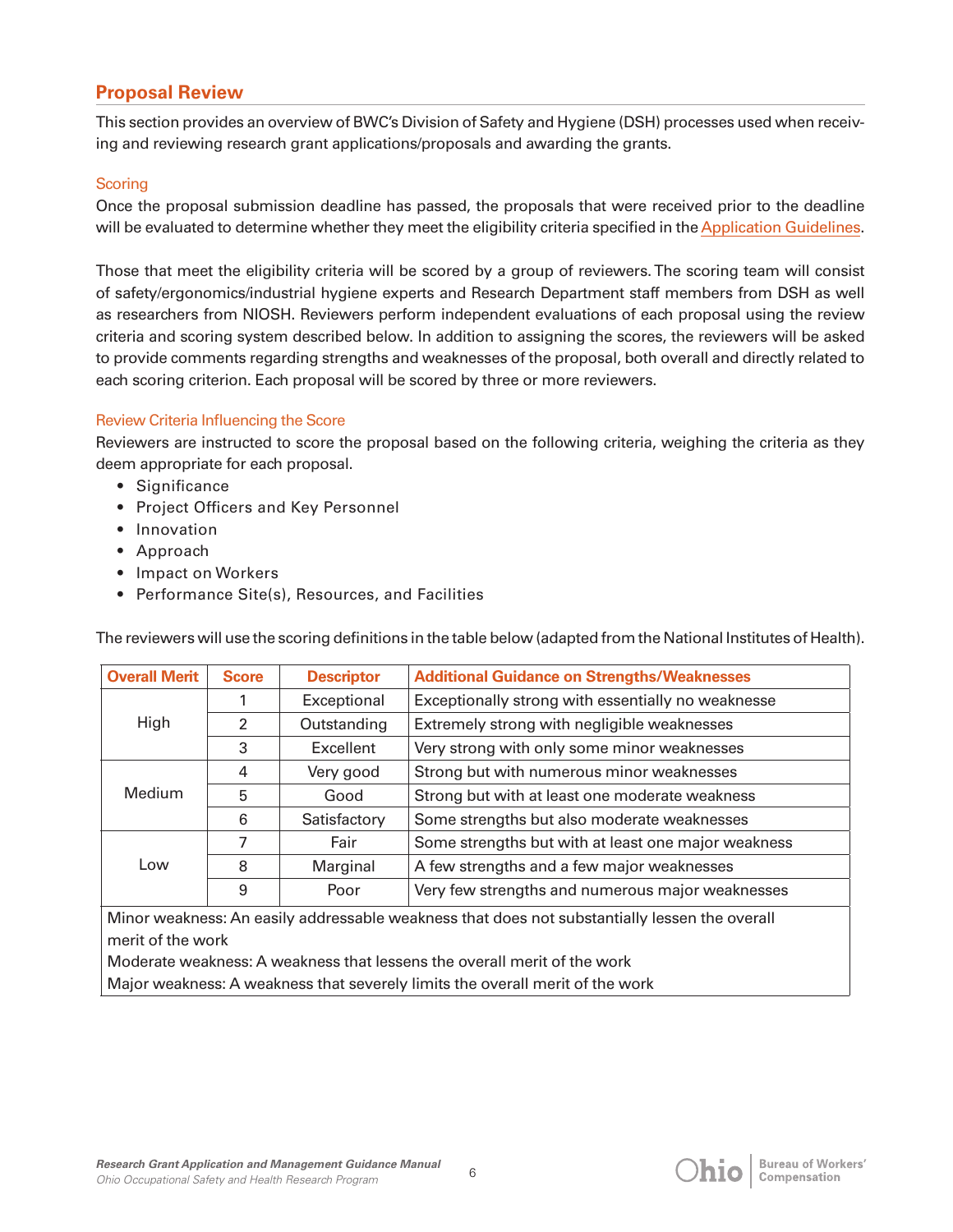The proposal does not need to be strong in all categories to be judged likely to make a major contribution and thus deserve a good overall scientific/technical score. For example, a principal investigator may propose to carry out important work that by its nature is not innovative but is essential to move a field forward.

#### Additional Review Consideration Not Influencing the Score

The reviewers will assess the reasonableness of the proposed budget and the requested period of support in relation to the proposed work. The scientific/technical merit score will not be affected by the evaluation of the budget.

#### **Notification**

After the proposals are scored, BWC will send applicants a letter indicating whether a project will be funded, not funded, or if BWC needs additional information before making a funding determination. The letter will also include a compilation of the strengths and weaknesses our reviewers identified in the proposal.

## **Contract and Initial Payment**

Once a proposal is selected for funding, the next steps involve establishing a contract between BWC and the recipient and then transmitting the initial payment.

## **Contract**

BWC will create a draft of the contract and send it to the recipient for review/acceptance. The contract will include major elements such as a task description, the amount of remuneration and method of payment, the time of performance, and required deliverables. The contract will also include legal terms and conditions on topics such as travel and expenses, confidentiality, workers' compensation, etc.

To initiate the contract process, after the recipient is notified that their proposal is selected for funding, the BWC Research Department administrative professional will contact BWC's Finance Division and copy BWC's Legal Division to begin the contract drafting process. The BWC Research Department is responsible for ensuring that the contract is completed before any applicable deadlines. The Finance Division must approve the creation of the contract because it involves the expenditure of BWC funds. The Legal Division will work with the recipient to draft a contract with mutually acceptable terms between BWC and the recipient. The recipient should provide BWC with an appropriate contact person to work with the BWC Legal Division on the contract.

The BWC Legal Division will send the contract draft to this contractual contact person. The BWC Legal Division will work with this contact directly to make any necessary revisions to the contract before it is signed.

#### Initial Payment

After the contract has been signed by both parties, the recipient will provide BWC with an appropriate financial contact to work with the BWC Finance Division to make the arrangements for the initial payment. BWC will require the grant recipient to issue an invoice for the initial payment. BWC will pay Recipient by Electronic Funds Transfer ("EFT") to ensure payments are sent to the correct location.

Projects that were initially funded in fiscal year 2019 and prior will be issued a payment representing 40% of the total at the commencement of the project, 30% at the midpoint of the dates of service, and 30% upon BWC's receipt/acceptance of the deliverables including the final report.

For projects funded in fiscal year 2020 and going forward, BWC will issue a payment for a predetermined percentage (e.g., 40%) at the start of the grant agreement. Then, recipients will be required to submit quarterly fiscal reports and invoices quarterly to receive reimbursement of approved expenses.

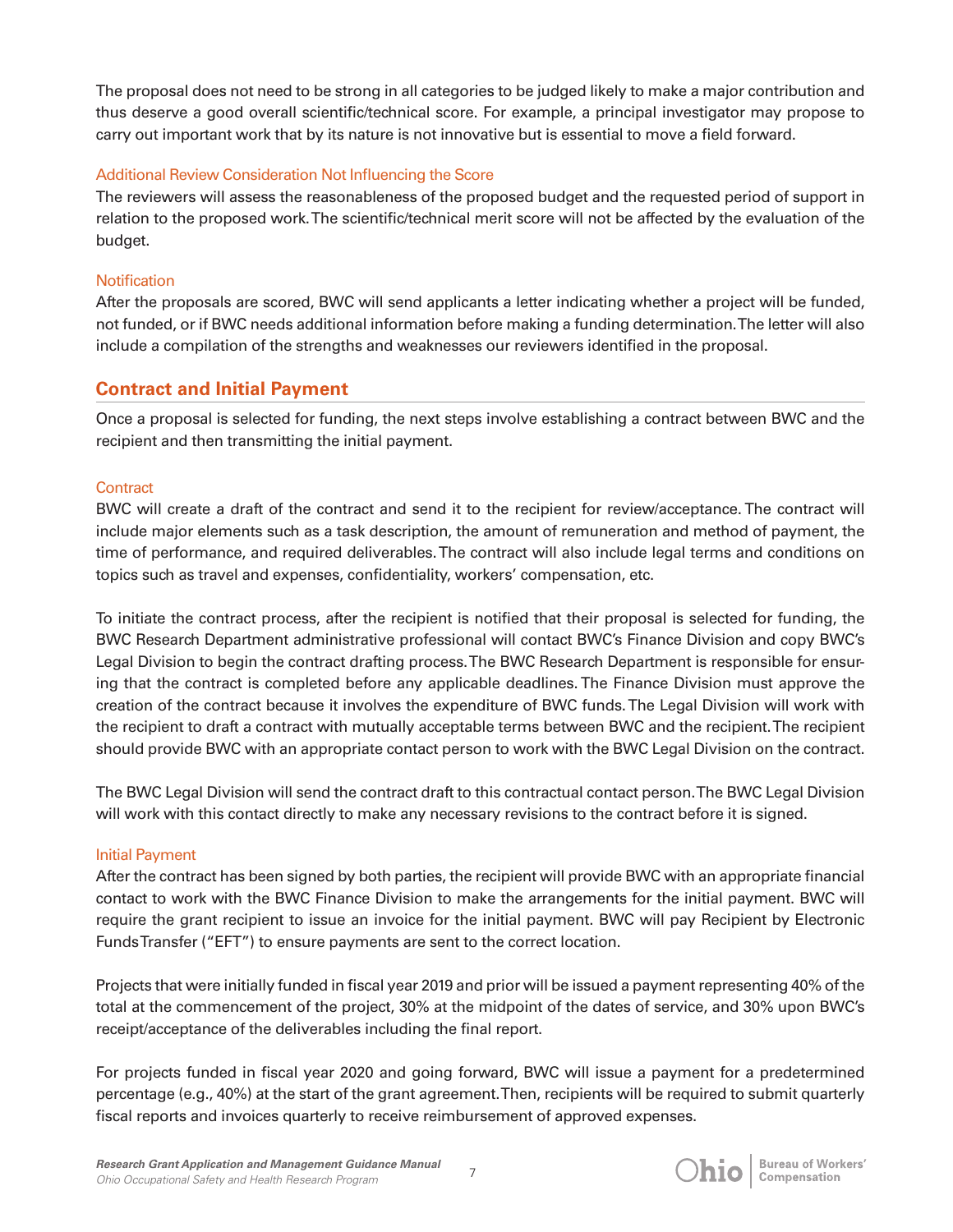# **Fiscal and Progress Reporting**

Once a project is underway, the recipient will be responsible for submitting timely progress and fiscal reports. The recipient will also be required to review BWC's [Safety and health research program webpage](https://info.bwc.ohio.gov/wps/portal/bwc/site/safety/research-and-statistics/safety-and-health-research-program/) quarterly for updates about the research program.

#### Progress Reports

The recipient will be expected to provide quarterly progress reports as well as an interim (mid-term) report.

- Quarterly reports should not exceed three pages and should address the progress of the project during the quarter. The primary investigator should include a brief description of work completed, describe the project timeliness in terms of completed tasks up to date and the percent of progress toward the completion of the project as a whole, and describe any challenges and/or obstacles to the project progress and strategies for addressing these challenges/obstacles.
- The interim report shall not exceed seven pages in length and shall address the progress of the project during the first 12 months. The interim report shall provide a brief description of the work completed during the past twelve months, brief description of the results from the tasks completed during the past twelve months, describe the project timeliness in terms of completed tasks up to date, and percent of progress toward the completion of the project as a whole, any expected challenges and/or obstacles to the project progress during the next 12 months of the project and strategies for addressing these challenges and obstacles. If the project duration is less than two years (e.g., 18 months), then the interim report will be completed at the midpoint of the project (e.g., nine months).

#### Fiscal Reports

The recipient will be required to provide quarterly fiscal reports (financial activity reports) as well as a final expenditure report at the completion of the project. These reports should be categorized in the same way as the budget plan the grant recipient was required to submit (i.e., personnel, equipment, travel, etc.). In conjunction with submitting the quarterly fiscal reports, BWC will also require recipients to invoice BWC on a quarterly basis to receive reimbursement of approved expenses.

As with the initial payment, BWC shall pay by electronic funds transfer to ensure subsequent payments are sent to the correct location.

BWC will conduct desk or on-site reviews of all active grants to evaluate documentation maintained to support the expenditures of grant funds. BWC will disseminate noncompliance issues or unallowable costs identified during the reviews by posting them periodically to BWC's [Safety and health research program webpage](https://info.bwc.ohio.gov/wps/portal/bwc/site/safety/research-and-statistics/safety-and-health-research-program/). Information included will describe the general issues discovered without identifying any individual projects or institutions.

#### Request for Extensions and Amendments

Requests for extensions or other amendments to the contract must be submitted in writing in a timely fashion. For extension requests, the primary investigator should detail how much time is needed for the extension and should provide a justification of why an extension is necessary.

If it appears likely the grantee will exceed the spending in a budget category, the grantee should request an amendment to the agreement to reallocate funds between the spending categories.

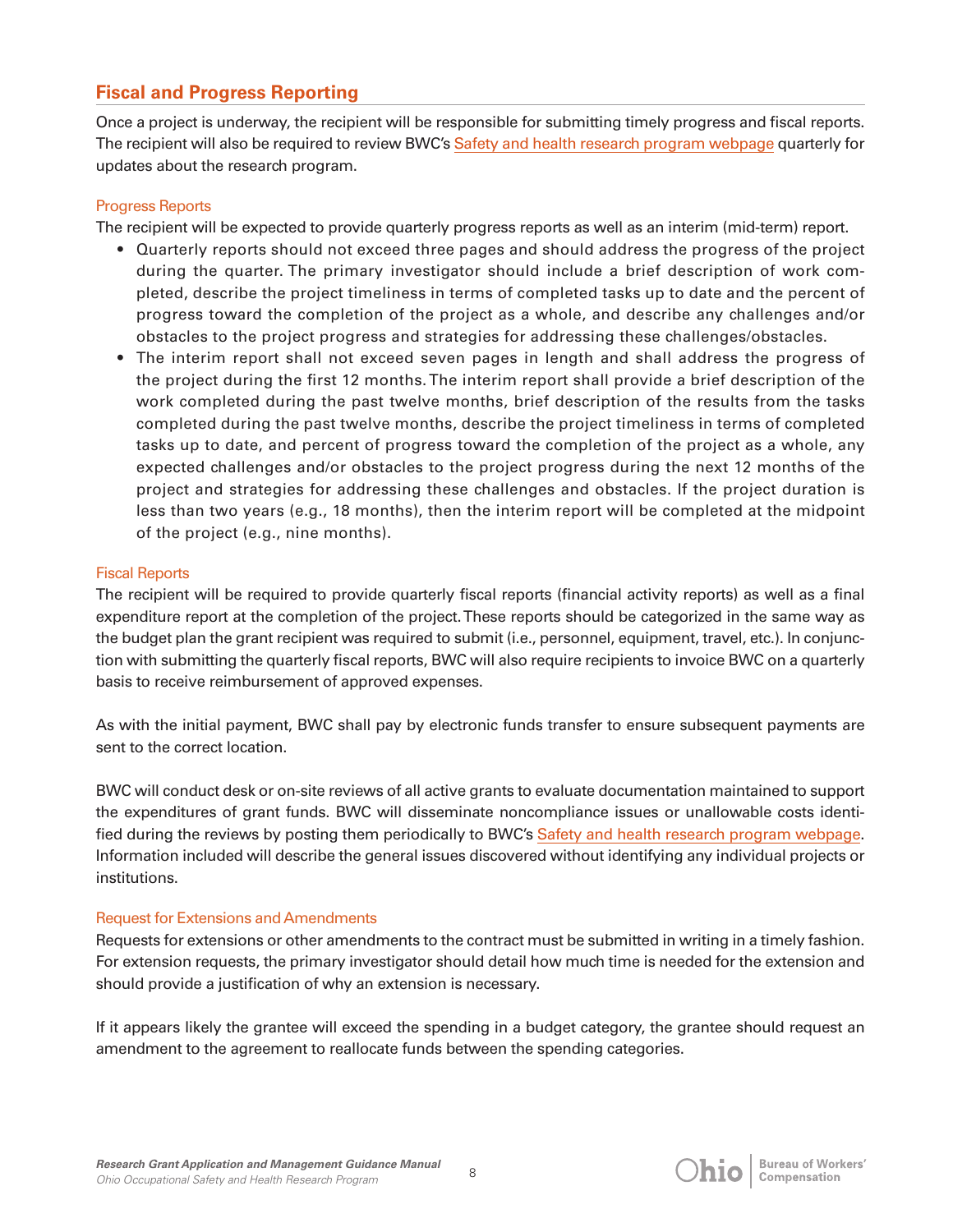# **Final Report Submission/ Project Wrap-Up**

#### Final Report and Final Expenditure Report

The final report should document the motivation for the work, previous efforts (literature review), experimental methods used, results and findings, discussion of the findings and their relationship to previous research, and conclusion/recommendations, as well as any other agreed upon deliverables. Researchers must submit proposals in electronic format by their specified deadline to [BWCResearchProgram@bwc.state.oh.us.](mailto:BWCResearchProgram@bwc.state.oh.us) Upon receipt, the final report will be reviewed by members of the DSH Research Program team. Questions and comments about the final report will be sent to the principal investigator to address. The project will be determined to be complete when the final report is accepted by the Research Program team.

In addition to the final report, there may be other deliverables identified in the proposal that must be remitted to BWC prior to completion of the grant. Delivery dates for these items may be the same as the final report or may be scheduled for a different date. All deliverables, including the final report, must be received prior to the final payment.

In addition to the final report and any other agreed upon deliverables, the recipient must submit a final expenditure report. This report should be categorized in the same way as the budget plan the grant recipient was required to submit (i.e., personnel, equipment, travel, etc.).

BWC will use the final expenditure report to determine the amount of the final payment. BWC will reconcile the total payments issued with the final expenditure report to ensure all funds were either spent for research or returned to BWC. If a discrepancy is found during the reconciliation, BWC will work with the grant recipient to resolve it, including asking funds to be returned to BWC if necessary.

Once the work is completed, BWC may work with the recipient to identify appropriate tools or information to share on the BWC website to help disseminate the results.

## Projects Not on Track to be Completed

If the research project is not on track to be completed, the recipient must submit additional progress reports and participate in additional conference calls or site visits as may be necessary on a case-by-case basis.

In situations where the university does not provide all research deliverables, BWC will seek return of funds if the percentage of the project completion is less than the percentage of project funds that has been paid. If the percentage of project completion is more than the percentage of funds that has been dispersed, BWC will issue a final payment for the difference.



 $\overline{Q}$